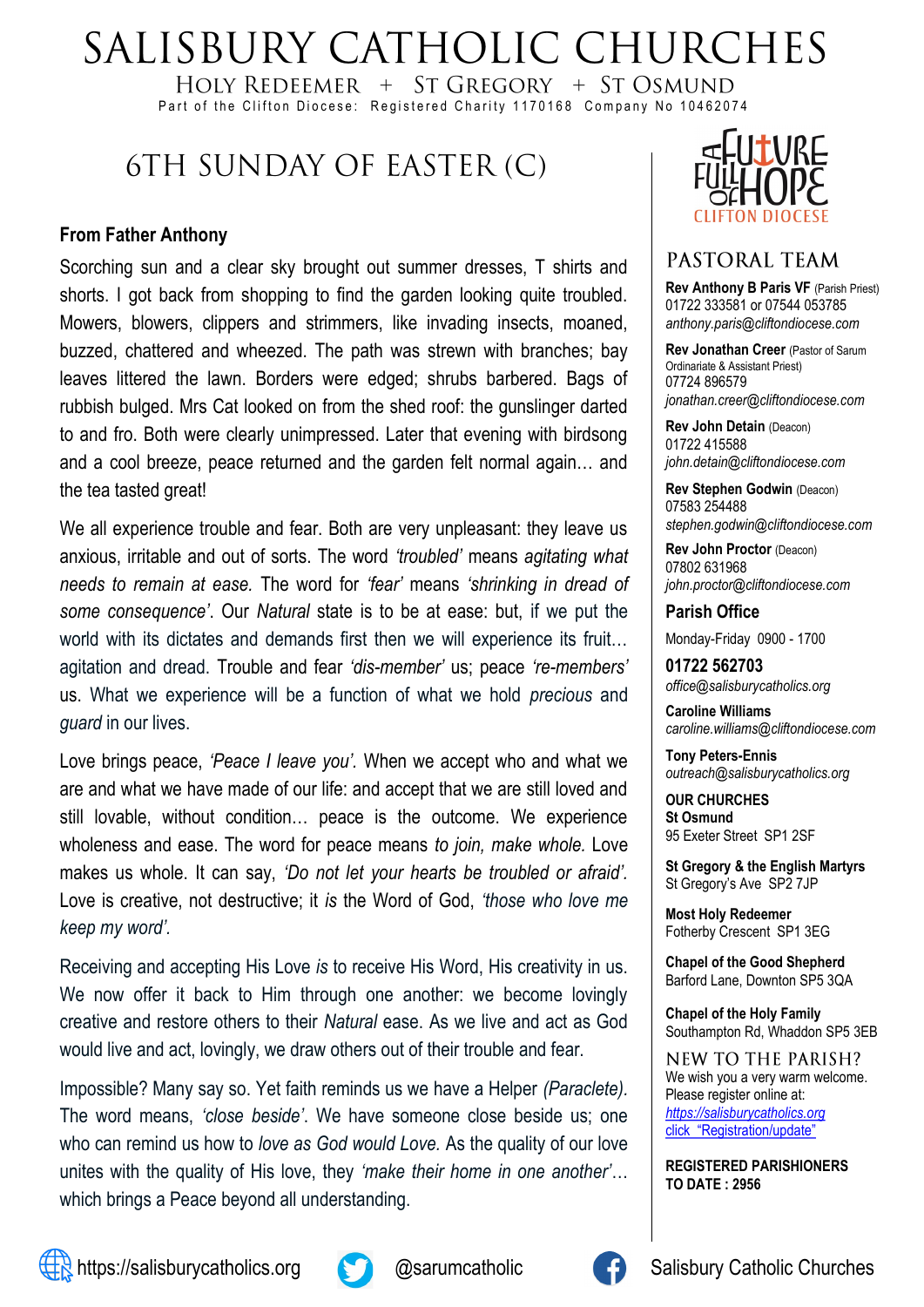### FEAST OF THE ASCENSION OF THE LORD - THURSDAY 26 MAY

The Ascension of the Lord is a sacred day when we recall Jesus' ascension into heaven to take his place at the right hand of God the Father. The great mystery of this day, and the reason it is of such importance, is that he ascended not only as God but as man – ascending in his physical human body. For more and a video entitled 'Why the Ascension of Jesus matters' by Bishop Robert Barron [click](https://salisburycatholics.org/ascension) on the image in the 'Top News' box or click [here.](https://salisburycatholics.org/ascension)

#### **Masses on The Feast of the Ascension will be celebrated at:**

**10am St Osmund, Midday Holy Redeemer, 7pm St Gregory and 7pm Ordinariate Mass at St Osmund.**

### PENTECOST NOVENA

To prepare for Pentecost, the descent of the Holy Spirit on the Church, we are going to pray the Holy Spirit Novena after each Mass from Ascension to Pentecost. It seems especially appropriate this year as all of our Parish Merger feedback has now been submitted to Bishop Declan for his deliberation. Let us pray together that the Holy Spirit will descend on our parishes and guide us and support us as we await the decision of our bishop.

### RETURNING TO MASS AT PENTECOST AN INVITATION FROM THE BISHOPS OF ENGLAND AND WALES

#### **An extract from the Bishops' Conference statement:**

"Since the beginning of the Covid pandemic, until the present time, we have shared with you our judgment that the situation of the last two years has meant that the Sunday Obligation has been impeded and has needed to be fulfilled in other ways. We thank God that this situation has now changed. The pressing challenges of the pandemic have lessened significantly. Most people have resumed the wide range of normal activities, no longer restricted by the previous Covid measures. We therefore believe that the reasons which have prevented Catholics from attending Mass on Sundays and Holy Days of Obligation no longer apply.

We understand there will still be some members of our congregations who, for reasons of health, do not feel safe enough to return to Mass. It has always been the understanding of the Church that when the freedom of any Catholic to attend Mass in person is impeded for a serious reason, because of situations such as ill health, care for the sick or legitimate fear, this is not a breach of the Sunday Obligation. For the full text please click on the 'Sunday Obligation' button on our homepage or [click here.](https://salisburycatholics.org/blog/spring-plenary-2022-resolution-returning-mass-pentecost)

**May Devotions** - **Our Syro-Malabar Community** celebrated Mass last Sunday (15 May) at Holy Redeemer, this was followed by a beautiful procession for Our Lady. Photos of this celebration are now available on our website, click on the 'Photo Gallery' button on our home page or [click here.](https://salisburycatholics.org/syro-malabar-mass-procession)

The Rosary which has been prayed at 6pm in St Osmund's each Friday during May concludes this coming Friday 27 May, everyone is welcome to join. Please visit our 'May Devotions' page by clicking on the button on our Homepage or by [clicking here.](https://salisburycatholics.org/may-devotions)

**Justice & Peace Group** are meeting in St Osmund's Parish Rooms on Monday 23 May at 3.30pm, all are welcome. Is God calling you to join us to work for the coming of the kingdom here on earth? For more information call Graham on 01722 333873.

**Next Newsletter** will be a bumper two-week edition because of the Queen's Platinum Jubilee extended Holiday weekend. Therefore all contributions/announcements for those two weeks need to be given to the parish office by Wednesday 25 May **at the latest.** Many thanks. The parish office will be closed for the Bank Holiday days, Thursday 4 & Friday 5 June.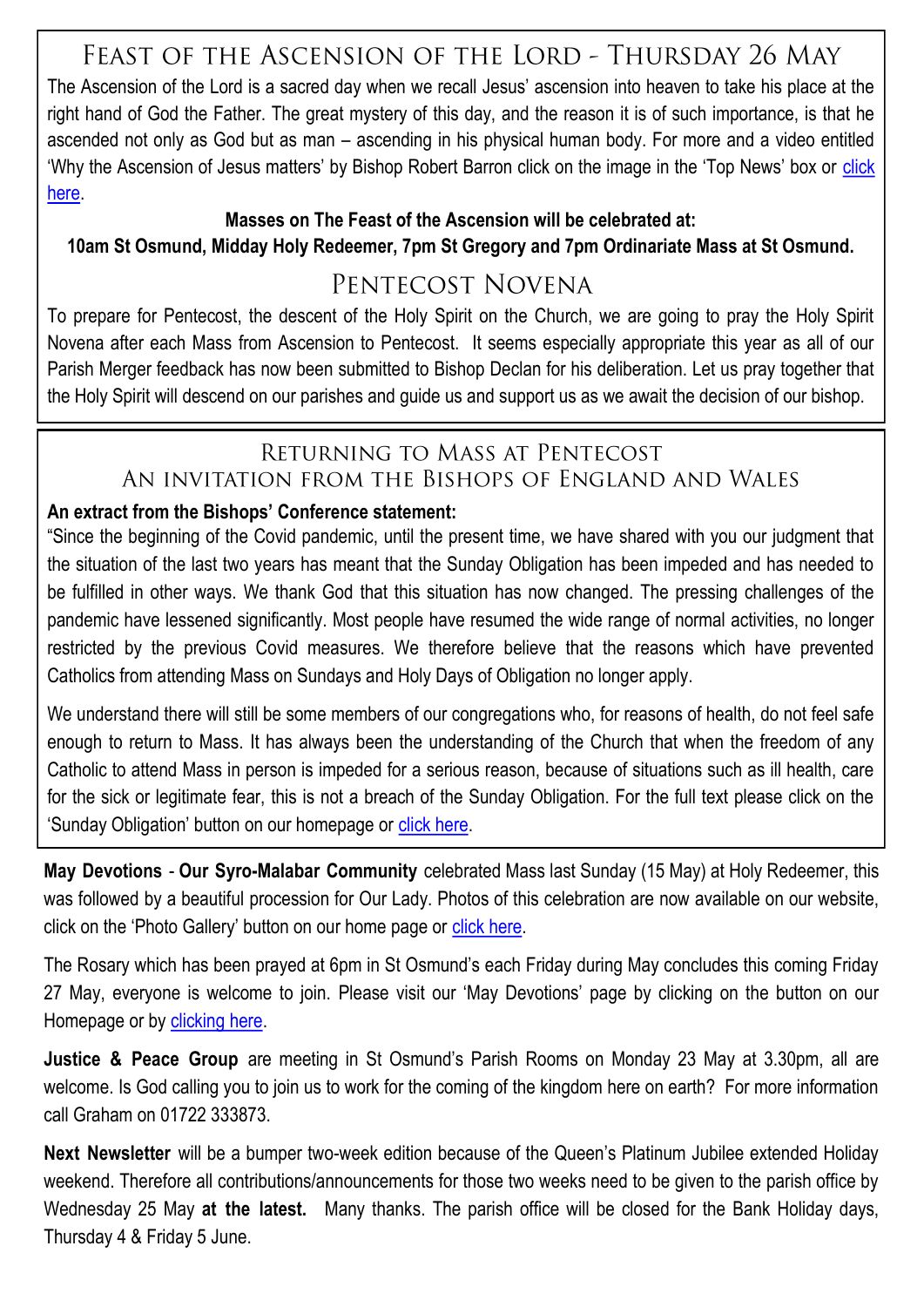### PARISH ADMINISTRATION ASSISTANT - EMPLOYMENT OPPORTUNITY

Salisbury Catholic Churches is seeking to appoint an Administration Assistant to work in our busy parish office based in St Osmund's parish rooms. This is an exciting opportunity to join our friendly team and work in support of the mission of our three parishes. For further details and information on how to apply, click on the 'Vacancy' button on the homepage of our website or [click here.](https://salisburycatholics.org/vacancies) We would be most grateful if parishioners would assist us in our recruitment process by telling everyone you know who may be appropriate for this role. We are looking for someone dynamic and motivated with good IT and administration skills.

### FIRST HOLY COMMUNION THIS WEEKEND

Congratulations to all the children who will make their First Holy Communion in our churches this weekend. For the children who have been preparing since January, this weekend is a really important and significant event. Jesus comes to us in a unique way in the Eucharist. When He comes, we receive Him into our body and our soul. This is very beautiful, personal, and intimate. As Catholics, we never take this for granted. Thank you to the parents and catechists: Annette, Deacon John, Nicole, Frances & Andrew who have prepared the children and all who have helped to bring the children to this day and make it special.

**Please note:** First Holy Communion Masses will be taking place at our regular Saturday evening/Sunday Masses this weekend. We look forward to celebrations of great joy!

#### **Becoming Catholic:**

**The Nicodemus Group:** For people who wish to share their faith (or lack of it!) with others in a very simple way; by sharing a meal together and reading the gospels. The next meeting is Wednesday 25 May 7pm in the Parish Rooms at St Osmund.

**Journey in Faith:** This is an on-going programme for adults who are interested in Christianity, but who are not confirmed Catholics. The next meeting is on Sunday 29 May at 3pm in the Parish Rooms at St Osmund.

For more information please visit 'Becoming Catholic' on our main menu or [click here,](https://salisburycatholics.org/becoming-catholic-0) or contact Dave Blake *nicodemus@salisburycatholics.org*.

**Diocesan Synod Report** - Bishop Declan invites you to an Evening Liturgy at the Cathedral, on 22 June at 7pm, where he will present Clifton's Synod Report to each parish and school. A couple of cars will going from Salisbury, if you wish to join please let us know in the Office on 01722 562703 or email: *office@salisburycatholics.org* 

**St Gregory's Pastoral Parish Council** are meeting on Monday 23 May at 6.30pm in St Gregory's Hall. For more information please [click here.](https://salisburycatholics.org/ppc) This is an open meeting and anyone can attend.

**Holy Redeemer & St Osmund's Pastoral Parish Council** are meeting on Tuesday 31 May at 7pm in St Osmund's Parish Rooms. For more information please [click here.](https://salisburycatholics.org/ppc-hr-sto) This is an open meeting and anyone can attend.

**SCORE AGM 16 May** - The report on the meeting is on the 'SCORE' page under 'Parish Life' or just [click here.](https://salisburycatholics.org/score)

**Sunday Homilies by Jeff Cavins & Bishop Robert Barron, click on the 'Sunday Homily' button on our** homepage or [click here.](https://salisburycatholics.org/sunday-homily) Please note the homily by Bishop Barron is released late on a Saturday.

**Children's Liturgy**: 'The Early Church and the Holy Spirit!' Click on 'Church TV' then select 'Children's Liturgy' or [click here.](https://salisburycatholics.org/childrens-liturgy) 

**SPUC Market Stall** planned for 14 May did not go ahead due to unavailability of a stall. The stall will now be on Saturday 11 June. Everything donated will be carefully looked after until then. Thank you to everyone who has given so generously, Alison & Bernadette. More contributions welcome, please bring items to the parish office.

**My Generation** will be meeting for their Queen's Platinum Jubilee Celebration on Wednesday 1 June at 2pm in St Gregory's Hall. For further information please contact Chris on 01722 321109**.**